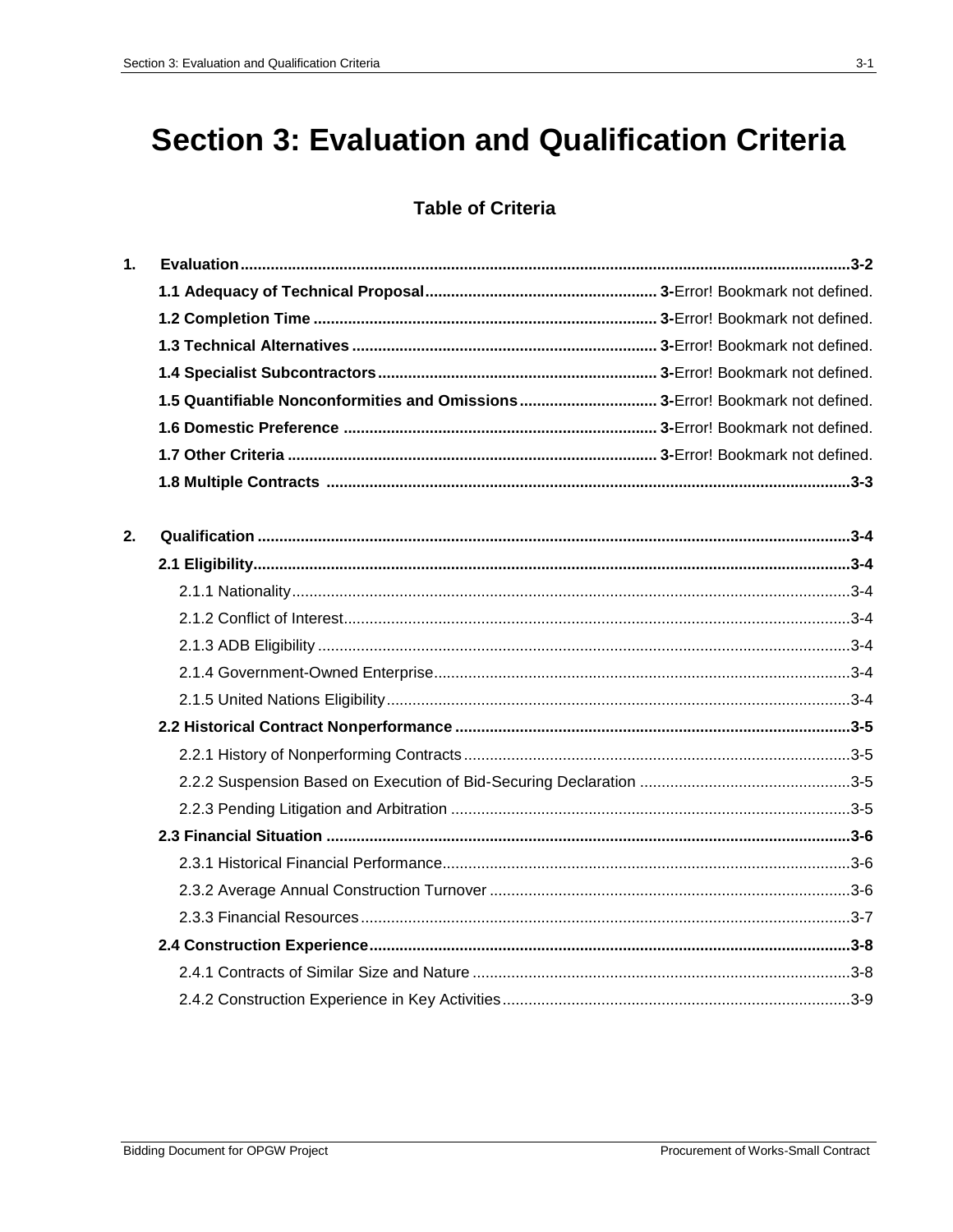## **1. Evaluation**

In addition to the criteria listed in ITB 35.2 (a)–(f), other relevant factors are as follows:

If the Bidder´s offer has deviations to the Employer´s Requirements, they shall be listed and described using the corresponding Form in the Section 4, List of non-compliance.

#### **1.1 Adequacy of Technical Proposal**

1. Compliance with key Plant item specifications Section 4 in the Employers Requirements (ERQ).

The Employer shall examine the technical aspects of the non-compliance, in particular to confirm that non-compliance does not affect the functional of the Facilities as described in Section Ⅵ. In case the functional requirements are no longer met, the non-compliance will be considered a major deviation and the Bid may be rejected.

Evaluation of the Bidder's Technical Proposal will include an assessment of the Bidder's technical capacity to mobilize key equipment and personnel for the Contract consistent with its proposal regarding Work Methods, Scheduling, and Material Sourcing in sufficient detail and fully in accordance with the requirements stipulated in Employer's Requirements (Section Ⅵ)

Non-compliance with equipment and personnel requirements described in Section 6 (Employer's Requirements) shall not normally be a ground for Bid rejection and such noncompliance will be subject to clarification during Bid Evaluation and rectification prior to Contract Award.

#### **1.2 Completion Time**

An alternative Completion Time, if permitted under ITB 13.2, will be evaluated as follows:

Time to complete the Plant and Installation Services after the issuance of the Letter of Acceptance by the Employer for determining time for completion of pre-commissioning activities is: **One (1) Year. No credit will be given for earlier completion.**

#### **1.3 Technical Alternatives**

Technical alternatives, if permitted under ITB 13.4, will be evaluated as follows: *Not applicable* 

#### **1.4 Specialist Subcontractors**

Only the specific experience of Specialist Subcontractors for key activities specified in criterion 2.4.2 Construction Experience in Key Activities will be considered. The experience of Specialist Subcontractors in contracts of similar size and nature, and their financial resources shall not be added to those of the Bidder for purposes of qualification of the Bidder.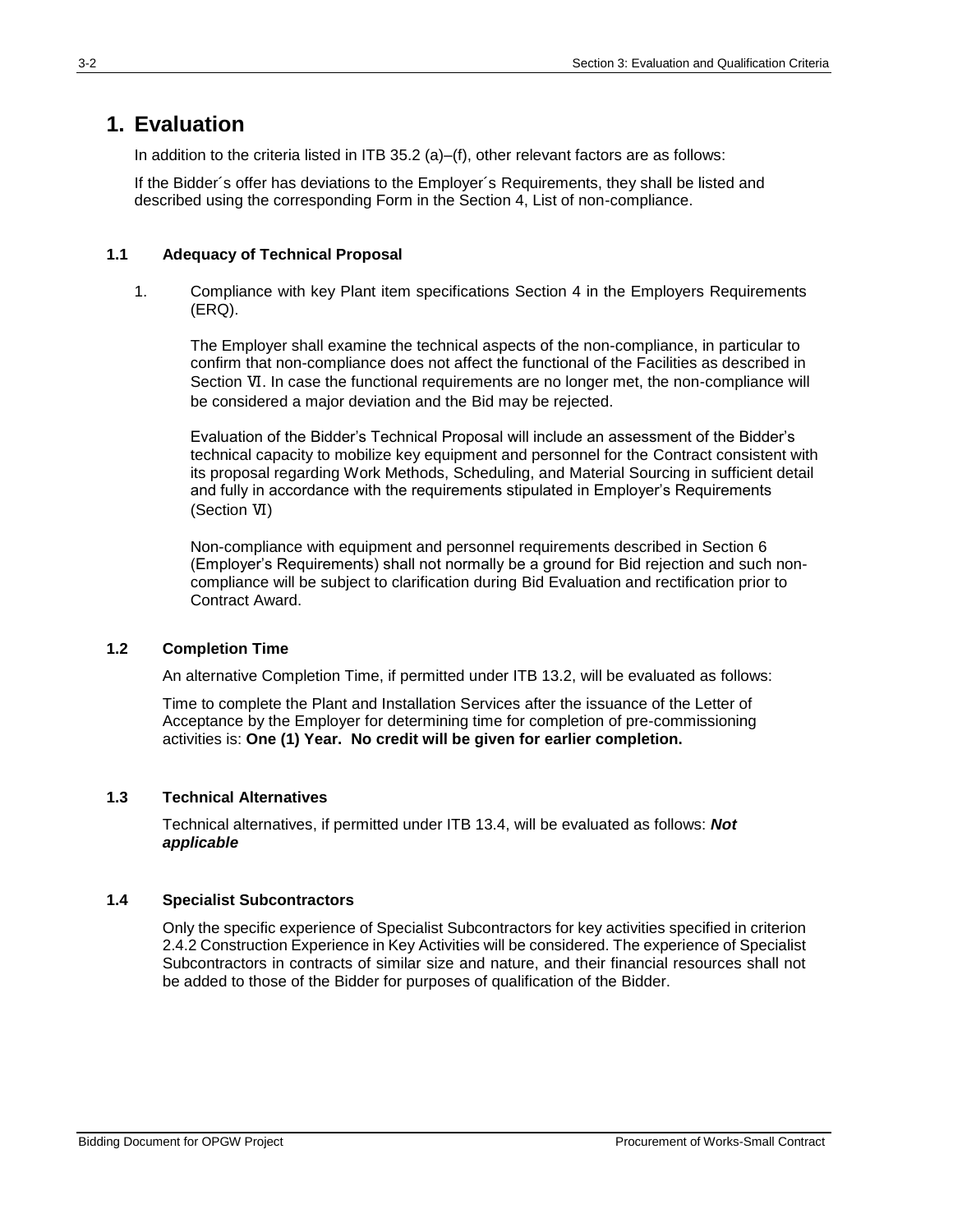#### **1.5 Quantifiable Nonconformities and Omissions**

Subject to ITB 14.2 and ITB 35.2, the evaluated cost of quantifiable nonconformities including omissions, is determined as follows:

Pursuant to ITB 30.3, the cost of all quantifiable nonmaterial nonconformities shall be evaluated, including omissions in Day work where competitively priced but excluding omission of prices in the Bill of Quantities. The Employer will make its own assessment of the cost of any nonmaterial nonconformities and omissions for the purpose of ensuring fair comparison of bids.

#### **1.6 Domestic Preference**

If domestic preference shall apply under ITB 33.1, the procedure will be as follows as: *Not Applicable*

#### **1.7 Other Criteria**

Add any other relevant criteria to consider in Bid evaluation. Specify the Evaluation Methodologies: *Not Applicable*

#### **1.8 Multiple Contracts**

#### *Not Applicable*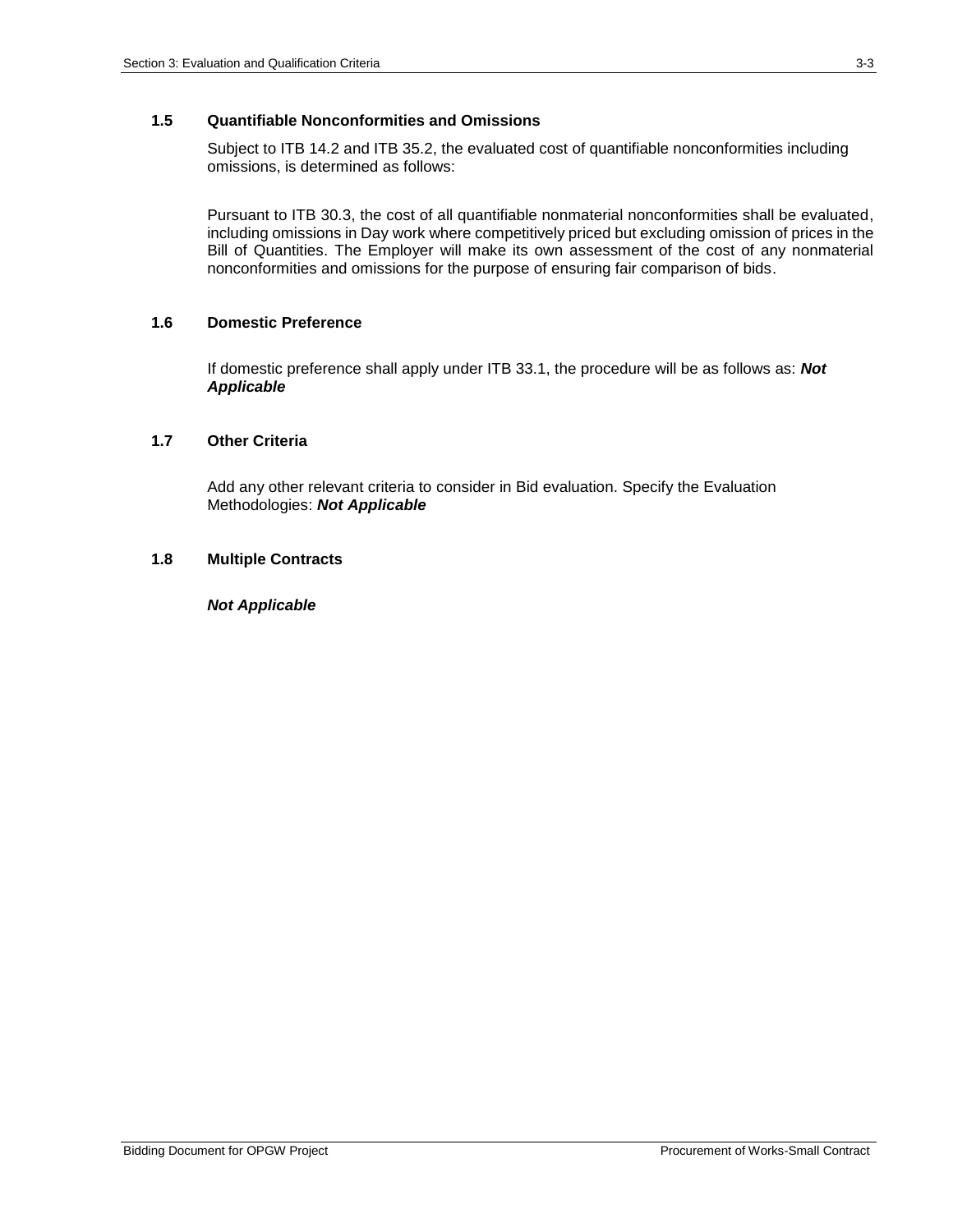## **2. Qualification**

## **2.1 Eligibility**

| <b>Criteria</b>    |                                            | <b>Documents</b> |                        |                       |                                          |
|--------------------|--------------------------------------------|------------------|------------------------|-----------------------|------------------------------------------|
|                    |                                            |                  |                        |                       |                                          |
| <b>Requirement</b> | Single Entity    All Partners <sup> </sup> | Combined         | Each<br><b>Partner</b> | One<br><b>Partner</b> | <b>Submission</b><br><b>Requirements</b> |

#### **2.1.1 Nationality**

| Nationality in accordance with<br><b>ITB 4.2.</b> | Must meet<br>requirement | Must meet<br>requirement | Must meet<br>requirement | <b>Not</b><br>applicable | Forms<br>$ELI - 1$ ; $ELI - 2$<br>with attachments |
|---------------------------------------------------|--------------------------|--------------------------|--------------------------|--------------------------|----------------------------------------------------|
|                                                   |                          |                          |                          |                          |                                                    |

#### **2.1.2 Conflict of Interest**

| No conflicts of interest in | Must meet   | Must meet   | Must meet   | Not        | Letter of Bid |
|-----------------------------|-------------|-------------|-------------|------------|---------------|
| accordance with ITB 4.3.    | requirement | requirement | requirement | applicable |               |

#### **2.1.3 SIEA Eligibility**

| Not having been declared<br>ineligible by SIEA, as described<br>in ITB 4.4. | Must meet | Must meet<br>requirement II requirement | Must meet<br>requirement | <b>Not</b><br>applicable | Letter of Bid |
|-----------------------------------------------------------------------------|-----------|-----------------------------------------|--------------------------|--------------------------|---------------|
|-----------------------------------------------------------------------------|-----------|-----------------------------------------|--------------------------|--------------------------|---------------|

#### **2.1.4 Government-Owned Enterprise**

| Bidder required to meet<br>conditions of ITB 4.5. | Must meet<br>requirement | Must meet<br>requirement | Must meet<br>requirement | Not<br>applicable | Forms<br>ELI - 1. ELI - 2 with<br>attachments |
|---------------------------------------------------|--------------------------|--------------------------|--------------------------|-------------------|-----------------------------------------------|
|---------------------------------------------------|--------------------------|--------------------------|--------------------------|-------------------|-----------------------------------------------|

#### **2.1.5 United Nations Eligibility**

| Not having been excluded by an<br>act of compliance with a United<br><b>Nations Security Council</b><br>resolution in accordance with<br><b>ITB 4.8.</b> | Must meet<br>requirement | Must meet<br>requirement | Must meet<br>requirement | Not<br>applicable | Letter of Bid |
|----------------------------------------------------------------------------------------------------------------------------------------------------------|--------------------------|--------------------------|--------------------------|-------------------|---------------|
|----------------------------------------------------------------------------------------------------------------------------------------------------------|--------------------------|--------------------------|--------------------------|-------------------|---------------|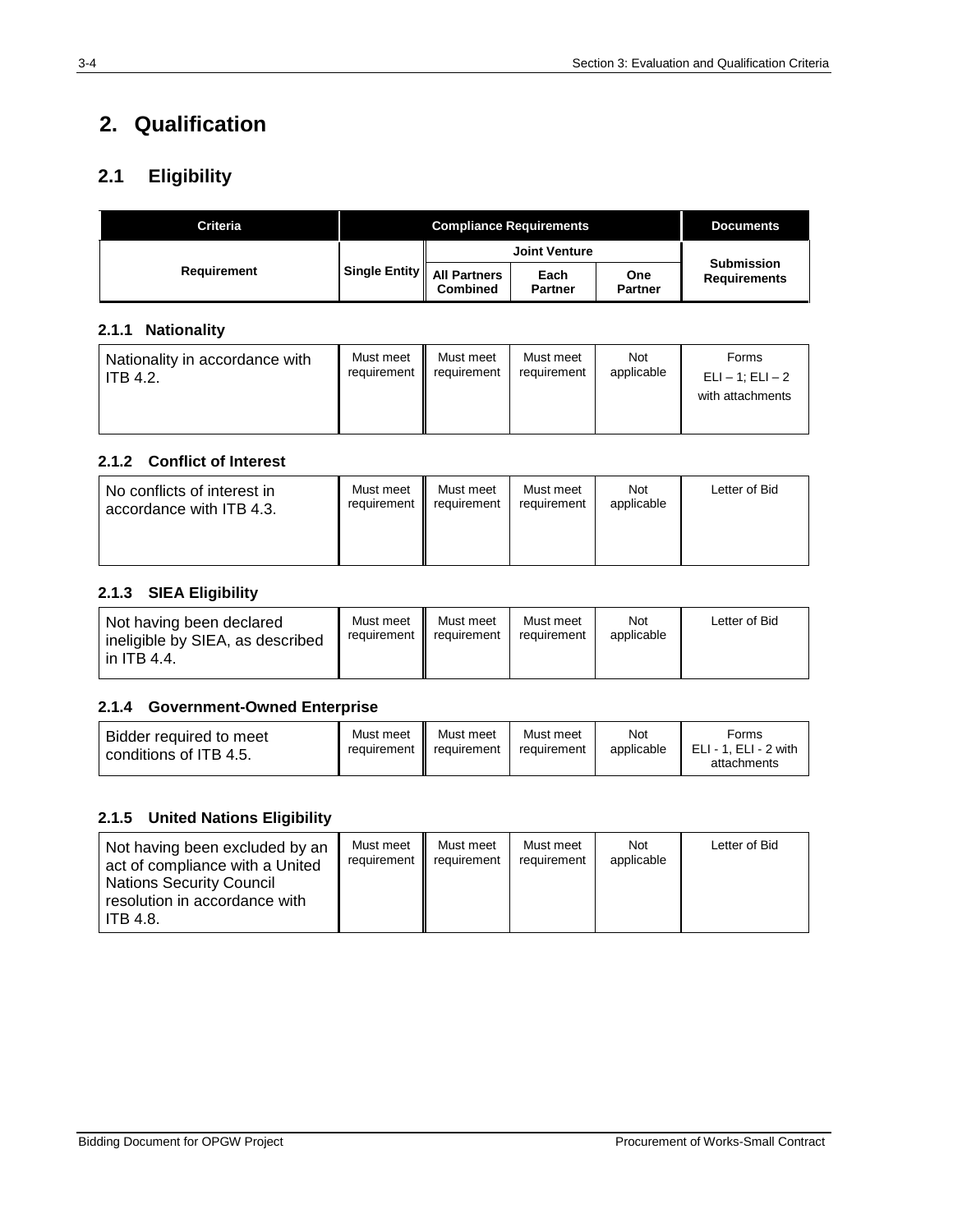## **2.2 Historical Contract Nonperformance**

#### **2.2.1 History of Nonperforming Contracts**

| <b>Criteria</b>                                                                                                           | <b>Compliance Requirements</b> |                                        |                                       |                          | <b>Documents</b>    |
|---------------------------------------------------------------------------------------------------------------------------|--------------------------------|----------------------------------------|---------------------------------------|--------------------------|---------------------|
|                                                                                                                           | <b>Single</b>                  | <b>Joint Venture</b>                   |                                       | <b>Submission</b>        |                     |
| <b>Requirement</b>                                                                                                        | <b>Entity</b>                  | <b>All Partners</b><br><b>Combined</b> | Each<br><b>Partner</b>                | One<br><b>Partner</b>    | <b>Requirements</b> |
| Nonperformance of a Contract<br>did not occur as a result of<br>contractor default since 1 <sup>st</sup><br>January 2017. | Must meet<br>requirement       | Must meet<br>requirement               | Must meet<br>requirement <sup>b</sup> | <b>Not</b><br>Applicable | Form CON-1          |

<sup>a</sup> *Nonperformance, as decided by the Employer, shall include all contracts where (a) nonperformance was not challenged by the Contractor, including through referral to the dispute resolution mechanism under the respective contract, and (b) contracts that were so challenged but fully settled against the Contractor. Nonperformance shall not include contracts where Employers decision was overruled by the dispute resolution mechanism. Nonperformance must be based on all information on fully settled disputes or litigation, i.e. dispute or litigation that has been resolved in accordance with the dispute resolution mechanism under the respective contract and where all appeal instances available to the Bidder have been exhausted.*

<sup>b</sup> *This requirement also applies to contracts executed by the Bidder as Joint Venture member.*

#### **2.2.2 Suspension Based on Execution of Bid-Securing Declaration**

| <b>Criteria</b>                                                                                  | <b>Compliance Requirements</b> |                                        |                          |                          | <b>Documents</b>    |
|--------------------------------------------------------------------------------------------------|--------------------------------|----------------------------------------|--------------------------|--------------------------|---------------------|
|                                                                                                  | <b>Single</b><br><b>Entity</b> | <b>Joint Venture</b>                   | <b>Submission</b>        |                          |                     |
| <b>Requirement</b>                                                                               |                                | <b>All Partners</b><br><b>Combined</b> | Each<br><b>Partner</b>   | One<br><b>Partner</b>    | <b>Requirements</b> |
| Not under suspension based on<br>execution of a Bid-Securing<br>Declaration pursuant to ITB 4.6. | Must meet<br>requirement       | Must meet<br>requirement               | Must meet<br>requirement | <b>Not</b><br>applicable | Letter of Bid       |

#### **2.2.1 Pending Litigation and Arbitration**

**Pending Litigation and Arbitration criterion shall not apply.**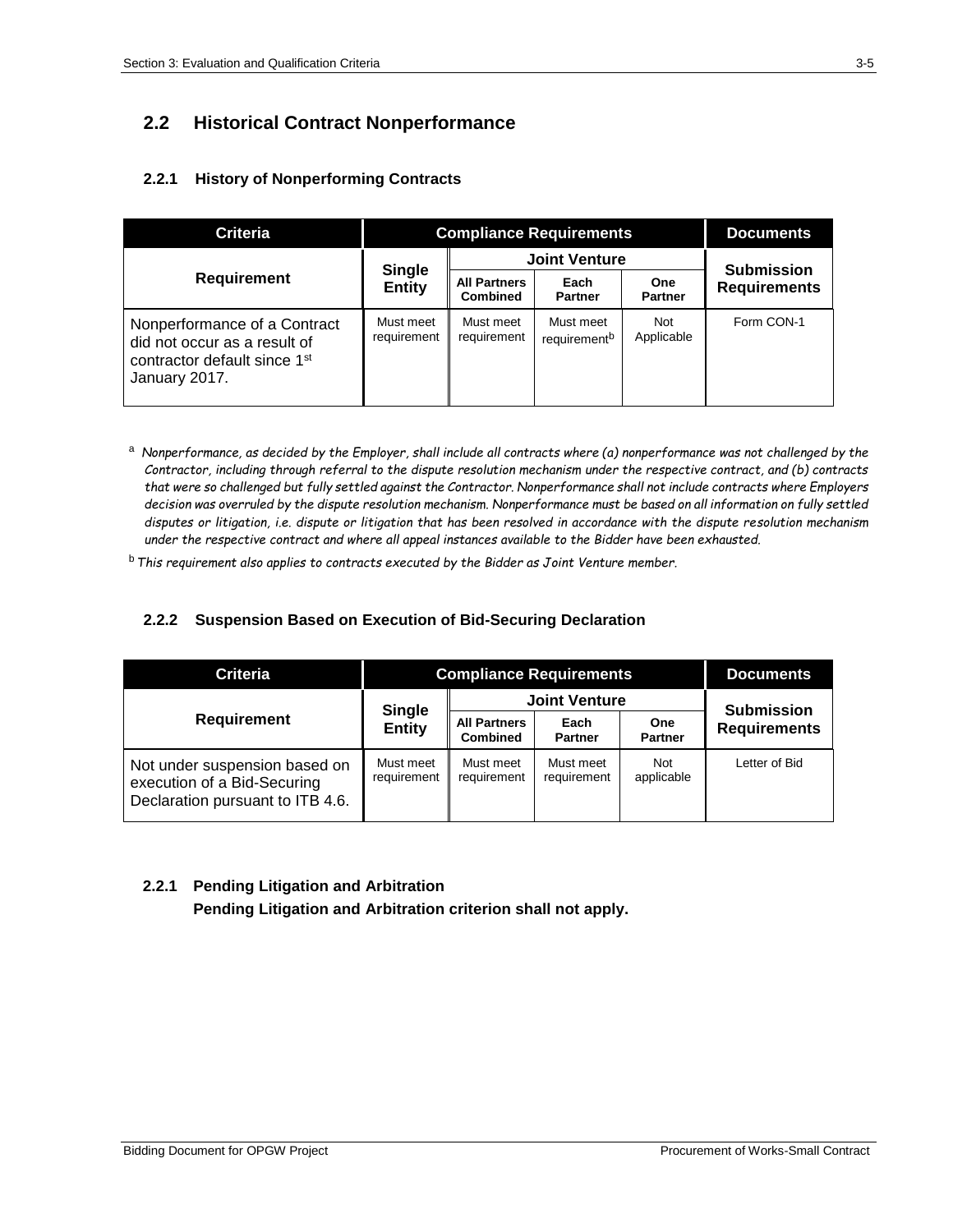## **2.3 Financial Situation**

#### **2.3.1 Historical Financial Performance**

| <b>Criteria</b>                                                                                                                                                                                                                                                                                                                                                                                                                                                                    |                          | <b>Documents</b>                       |                          |                              |                                     |
|------------------------------------------------------------------------------------------------------------------------------------------------------------------------------------------------------------------------------------------------------------------------------------------------------------------------------------------------------------------------------------------------------------------------------------------------------------------------------------|--------------------------|----------------------------------------|--------------------------|------------------------------|-------------------------------------|
|                                                                                                                                                                                                                                                                                                                                                                                                                                                                                    |                          |                                        | <b>Joint Venture</b>     |                              | <b>Submission</b>                   |
| Requirement                                                                                                                                                                                                                                                                                                                                                                                                                                                                        | <b>Single Entity</b>     | <b>All Partners</b><br><b>Combined</b> | Each<br><b>Partner</b>   | <b>One</b><br><b>Partner</b> | <b>Requirements</b>                 |
| Submission of audited financial<br>statements or, if not required by<br>the law of the Bidder's country,<br>other financial statements<br>acceptable to the Employer, for<br>the last Three $(3)$ years $(2018)$<br>through 2021 to demonstrate the<br>current soundness of the<br>Bidder's financial position. As a<br>minimum, the Bidder's net worth<br>for the last year, calculated as<br>the difference between total<br>assets and total liabilities should<br>be positive. | Must meet<br>requirement | Not<br>applicable                      | Must meet<br>requirement | Not<br>applicable            | Form FIN - 1<br>with<br>attachments |

#### **2.3.2 Average Annual Construction Turnover**

| <b>Criteria</b>                                                                                                                                                                                                                                        |                          | <b>Compliance Requirements</b>         |                                           |                                           |                                          |  |
|--------------------------------------------------------------------------------------------------------------------------------------------------------------------------------------------------------------------------------------------------------|--------------------------|----------------------------------------|-------------------------------------------|-------------------------------------------|------------------------------------------|--|
|                                                                                                                                                                                                                                                        |                          |                                        | <b>Joint Venture</b>                      |                                           |                                          |  |
| Requirement                                                                                                                                                                                                                                            | Single Entity            | <b>All Partners</b><br><b>Combined</b> | Each<br><b>Partner</b>                    | One<br><b>Partner</b>                     | <b>Submission</b><br><b>Requirements</b> |  |
| Minimum average annual<br>construction turnover of One<br>Million US Dollars (USD\$1M),<br>calculated as total certified<br>payments received for contracts<br>in progress or completed, within<br>the last Five (5) years.<br>years(2016 through 2021 | Must meet<br>requirement | Must meet<br>requirement               | Must meet<br>40%<br>of the<br>requirement | Must meet<br>60%<br>of the<br>requirement | Form FIN - 2                             |  |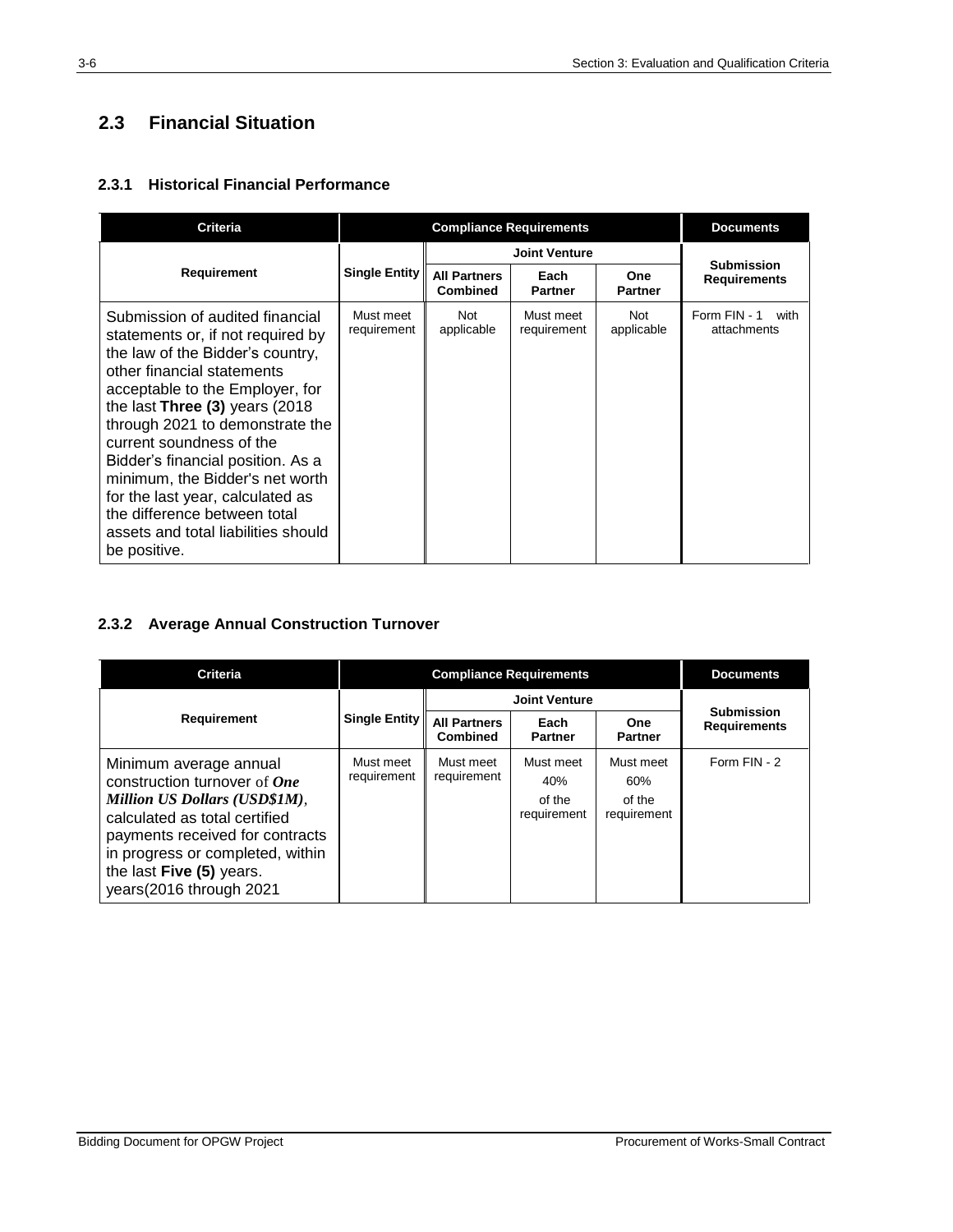#### **2.3.3 Financial Resources**

| <b>Criteria</b>                                                                                                                                                                                                                                                                                                                                                                              | <b>Compliance Requirements</b> | <b>Documents</b>                       |                          |                          |                                      |
|----------------------------------------------------------------------------------------------------------------------------------------------------------------------------------------------------------------------------------------------------------------------------------------------------------------------------------------------------------------------------------------------|--------------------------------|----------------------------------------|--------------------------|--------------------------|--------------------------------------|
|                                                                                                                                                                                                                                                                                                                                                                                              | <b>Single</b>                  |                                        | <b>Joint Venture</b>     |                          | <b>Submission</b>                    |
| <b>Requirement</b>                                                                                                                                                                                                                                                                                                                                                                           | <b>Entity</b>                  | <b>All Partners</b><br><b>Combined</b> | Each<br><b>Partner</b>   | One<br><b>Partner</b>    | <b>Requirements</b>                  |
| For Single Entities                                                                                                                                                                                                                                                                                                                                                                          | Must meet<br>requirement       | <b>Not</b><br>applicable               | <b>Not</b><br>applicable | Not<br>applicable        | Form $FIN - 3$ and<br>Form $FIN - 4$ |
| The Bidder must demonstrate that<br>its financial resources defined in<br>FIN - 3, less its financial obligations<br>for its current contract<br>commitments defined in FIN - 4,<br>meet or exceed the total<br>requirement for the Subject<br>Contract of Two Hundred Thousand<br><b>United State Dollars (USD \$0.2M)</b><br><b>For Joint Ventures</b><br>(1) One partner must demonstrate | Not<br>applicable              | <b>Not</b><br>applicable               | Not<br>applicable        | Must meet<br>requirement | Form $FIN - 3$ and<br>Form $FIN - 4$ |
| that its financial resources<br>defined in FIN - 3, less its<br>financial obligations for its own<br>current contract commitments<br>defined in FIN - 4, meet or<br>exceed its required share of<br><b>One Hundred Thousand United</b><br>State Dollars (USD \$ 0.1M)<br>from the total requirement for<br>the Subject Contract.                                                             |                                |                                        |                          |                          |                                      |
| <b>AND</b>                                                                                                                                                                                                                                                                                                                                                                                   |                                |                                        |                          |                          |                                      |
| Each partner must demonstrate<br>(2)<br>that its financial resources<br>defined in FIN - 3, less its<br>financial obligations for its own<br>current contract commitments<br>defined in FIN - 4, meet or<br>exceed its required share of<br><b>One Hundred Thousand United</b><br>State Dollars (USD\$ 0.1M) from<br>the total requirement for the<br>Subject Contract.                      | Not<br>applicable              | Not<br>applicable                      | Must meet<br>requirement | Not<br>applicable        | Form $FIN - 3$ and<br>Form $FIN - 4$ |
| <b>AND</b>                                                                                                                                                                                                                                                                                                                                                                                   |                                |                                        |                          |                          |                                      |
| (3) The Joint Venture must<br>demonstrate that the combined<br>financial resources of all<br>partners defined in FIN - 3, less<br>all the partners' total financial<br>obligations for the current<br>contract commitments defined<br>in FIN - 4, meet or exceed the<br>total requirement for the                                                                                            | Not<br>applicable              | Must meet<br>requirement               | Not<br>applicable        | Not<br>applicable        | Form $FIN - 3$ and<br>Form $FIN - 4$ |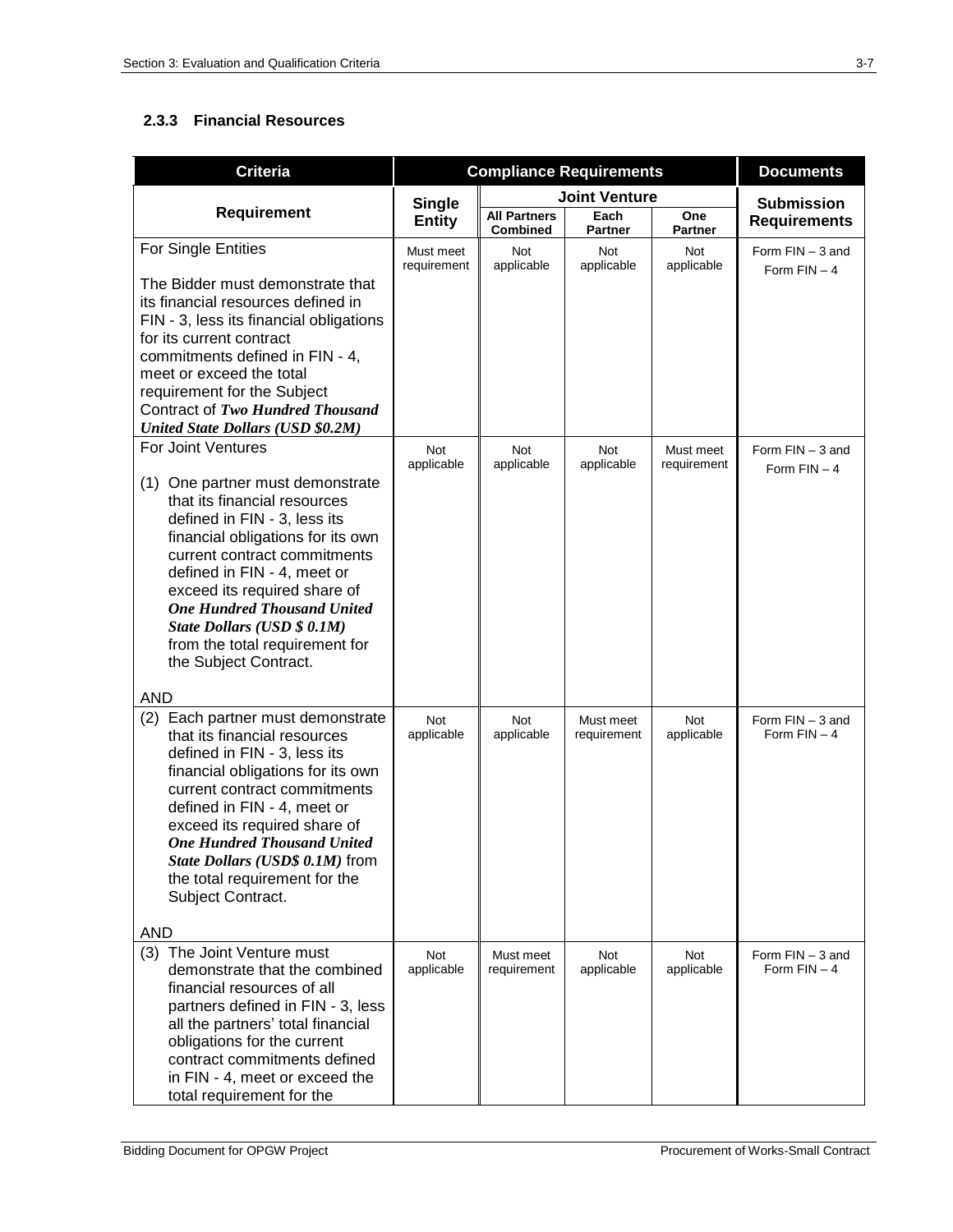| Subject Contract of Two<br><b>Hundred Thousand United State</b><br>Dollars (USD \$0.2M) |  |  |  |  |  |
|-----------------------------------------------------------------------------------------|--|--|--|--|--|
|-----------------------------------------------------------------------------------------|--|--|--|--|--|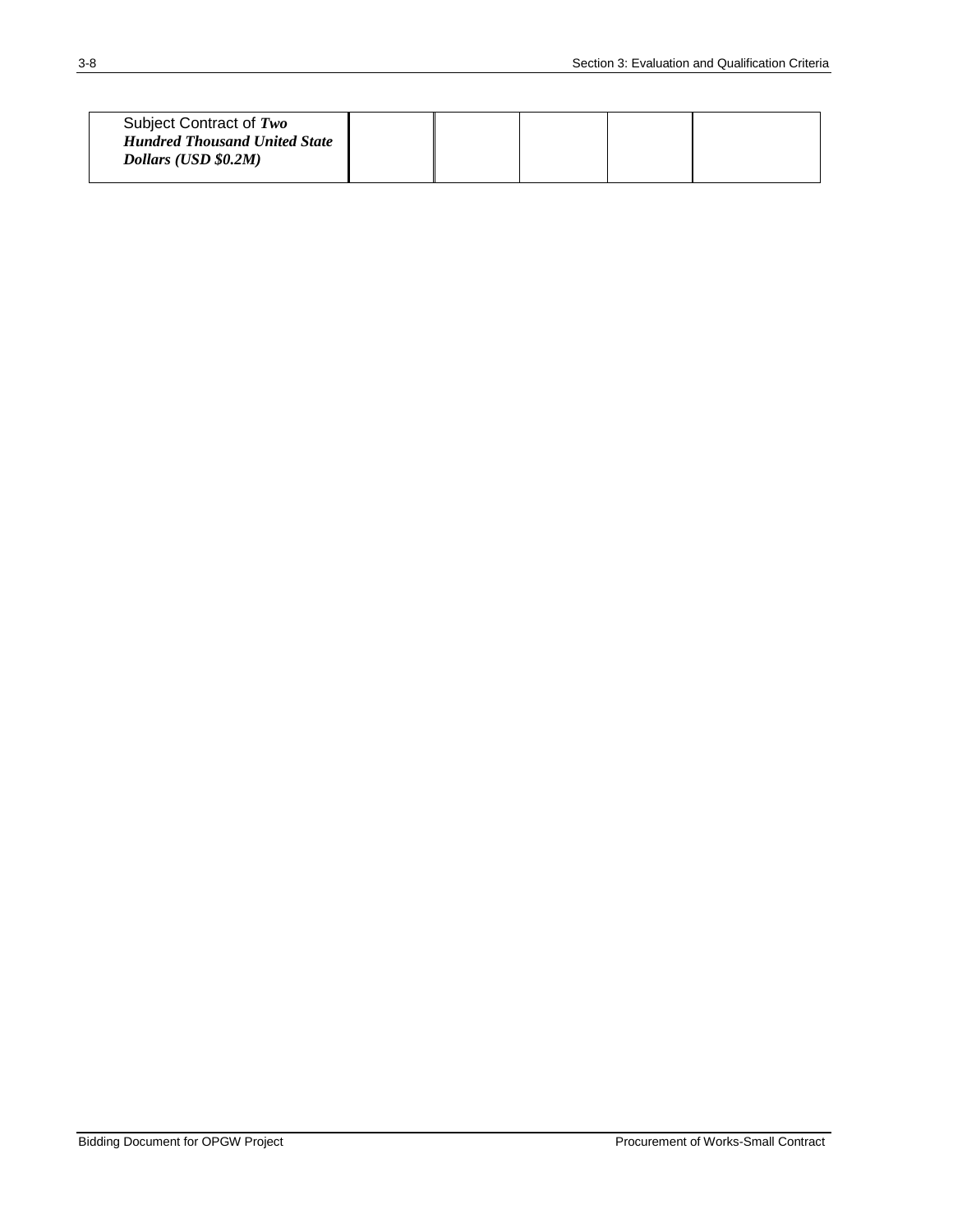## **2.4 Construction Experience**

#### **2.4.1 Contracts of Similar Size and Nature**

| <b>Criteria</b>                                                                                                                                                                                                                                                                                                                                                                                                                                                                                                                                                               | <b>Compliance Requirements</b> |                                        |                          | <b>Documents</b>         |                     |
|-------------------------------------------------------------------------------------------------------------------------------------------------------------------------------------------------------------------------------------------------------------------------------------------------------------------------------------------------------------------------------------------------------------------------------------------------------------------------------------------------------------------------------------------------------------------------------|--------------------------------|----------------------------------------|--------------------------|--------------------------|---------------------|
|                                                                                                                                                                                                                                                                                                                                                                                                                                                                                                                                                                               |                                | <b>Joint Venture</b>                   |                          |                          | <b>Submission</b>   |
| Requirement                                                                                                                                                                                                                                                                                                                                                                                                                                                                                                                                                                   | <b>Single Entity</b>           | <b>All Partners</b><br><b>Combined</b> | Each<br><b>Partner</b>   | One<br><b>Partner</b>    | <b>Requirements</b> |
| Participation as a Contractor,<br>Joint Venture partner, in at least<br>one contract that has been<br>successfully or substantially<br>completed within the last Three<br>(3) years (2018 through 2020)<br>and that is similar to the<br>proposed works, where the<br>value of the Bidder's<br>participation exceeds One<br><b>Million US Dollars (USD\$1M)</b><br>The similarity of the Bidder's<br>participation shall be based on:<br>Construction/Installation of<br>1.<br><b>Optical Ground Wire</b><br>Removal of over Head Earth<br>2.<br>Wire on lattice steel towers | Must meet<br>requirement       | <b>Not</b><br>applicable               | <b>Not</b><br>applicable | Must meet<br>requirement | Form EXP - 1        |

| Must meet<br>Participation as a Contractor,<br>requirement<br>Joint Venture partner, in at least<br>two contracts that have been<br>successfully or substantially<br>completed within the last Three<br>(3) years and that are similar to<br>the proposed works, where the<br>value of the Bidder's<br>participation under each contract<br>exceeds One Million US Dollars<br>(USD \$1M). The similarity of the<br>Bidder's participation shall be<br>based on:<br>Construction/Installation of<br>1.<br><b>Optical Ground Wire</b><br>2. Removal of over Head Earth<br>Wire on lattice steel towers | Must meet<br>requirement<br>as follows:<br>(i) Either one<br>partner must<br>meet<br>requirement<br>Or<br>(ii) any two<br>partners<br>must each<br>demonstrate<br>one $(1)$<br>successfully<br>or<br>substantially<br>completed<br>contract of<br>similar size<br>and nature | Not<br>applicable | Not<br>applicable | Form EXP - 1 |
|------------------------------------------------------------------------------------------------------------------------------------------------------------------------------------------------------------------------------------------------------------------------------------------------------------------------------------------------------------------------------------------------------------------------------------------------------------------------------------------------------------------------------------------------------------------------------------------------------|------------------------------------------------------------------------------------------------------------------------------------------------------------------------------------------------------------------------------------------------------------------------------|-------------------|-------------------|--------------|
|------------------------------------------------------------------------------------------------------------------------------------------------------------------------------------------------------------------------------------------------------------------------------------------------------------------------------------------------------------------------------------------------------------------------------------------------------------------------------------------------------------------------------------------------------------------------------------------------------|------------------------------------------------------------------------------------------------------------------------------------------------------------------------------------------------------------------------------------------------------------------------------|-------------------|-------------------|--------------|

#### **2.4.2 Construction Experience in Key Activities**

May be complied with by the Bidder or by Specialist Subcontractor. If Specialist Subcontractors are proposed by the Bidder for key activities, each Specialist Subcontract must have experience in related key activity as a single entity.

If the key activity is to be undertaken by a Specialist Subcontractor, the Employer shall require evidence of the subcontracting agreement from the Bidder.